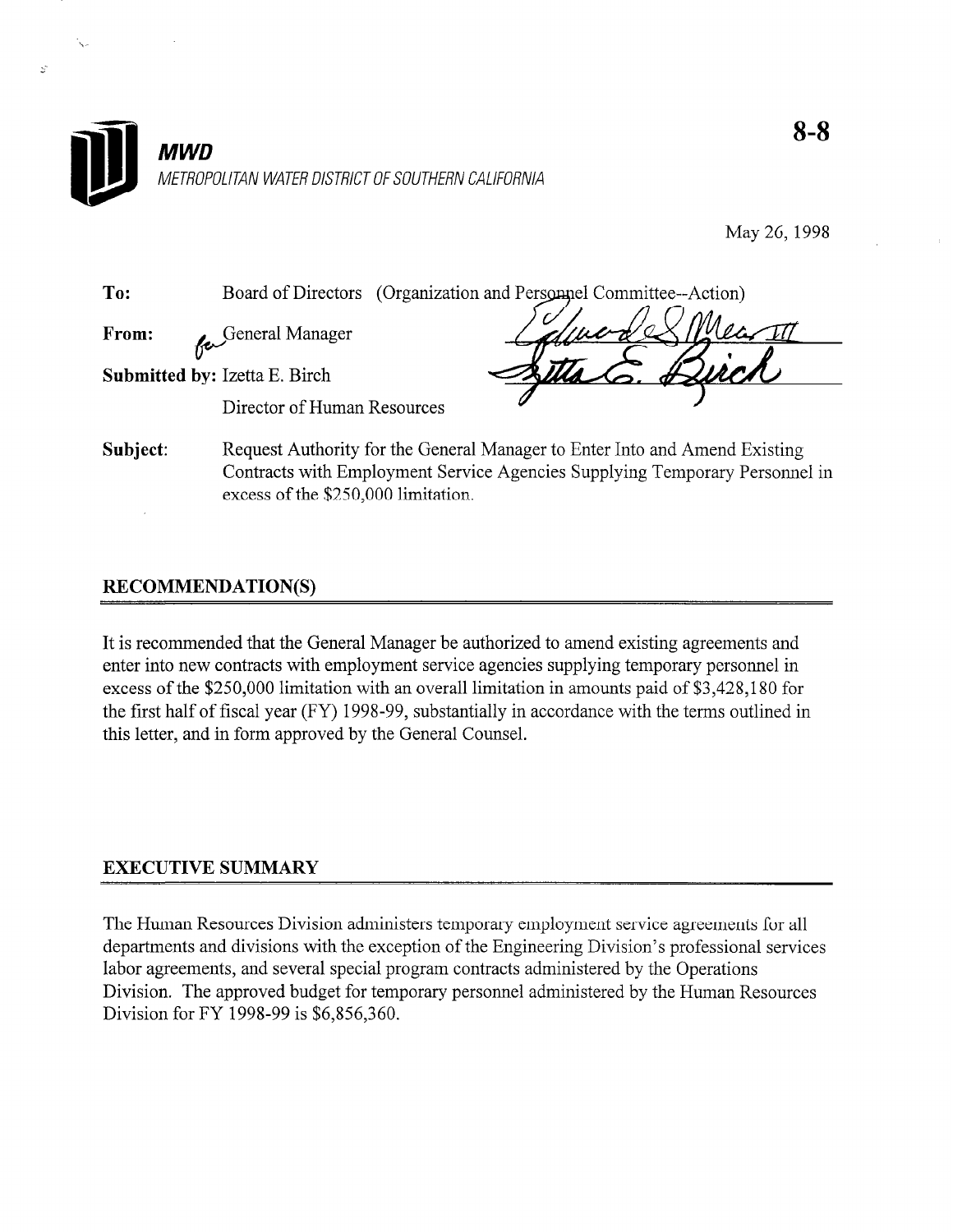k.

#### DETAILED REPORT

#### PURPOSE/BACKGROUND:

Since 1989, your Board has authorized the General Manager to enter into contracts with employment services to obtain temporary personnel for the District's departments and divisions. It is proposed that the General Manager be authorized to amend existing contracts and enter into new contracts with various employment service agencies who supply temporary personnel in excess of the \$250,000 limitation with an overall limitation in amounts paid of \$3,428,180 for the first half of FY 1998-99. This is one-half of the total of \$6,856,360 included in the approved FY 1998-99 budget for all departments and divisions, with the exception of the Engineering Division, and selected contracts administered by the Operations Division.

Some of the new or amended contracts will be payable in overall amounts exceeding the General Manager's \$250,000 limitation under Administrative Code Section 8 117. Costs for the agreements are monitored by Human Resources Division staff. When monetary limitations of the agreements are reached, a change order is prepared under this authority and funds for the agreements are adjusted without disruption or termination of service.

#### MBE/WBE:

A complete list of the employment service agencies currently providing a full range of clerical, administrative, information systems, technical, laboratory, industrial and other temporary personnel is provided in Attachment A. Seven of the 12 firms listed (58 percent) are either women- or minority-owned. Attachment B, Summary of Temporary Agency Personnel Usage (Administered by the Human Resources Division), provides a breakdown of the 90 temporary agency personnel currently utilized by expected length of assignment.

### CEOA COMPLIANCE / ENVIRONMENTAL DOCUMENTATION:

This action is exempt from the provisions of the California Environmental Quality Act because it can have no significant effect on the physical environment.

EM/jw

Attachment(s)

1296bo.doc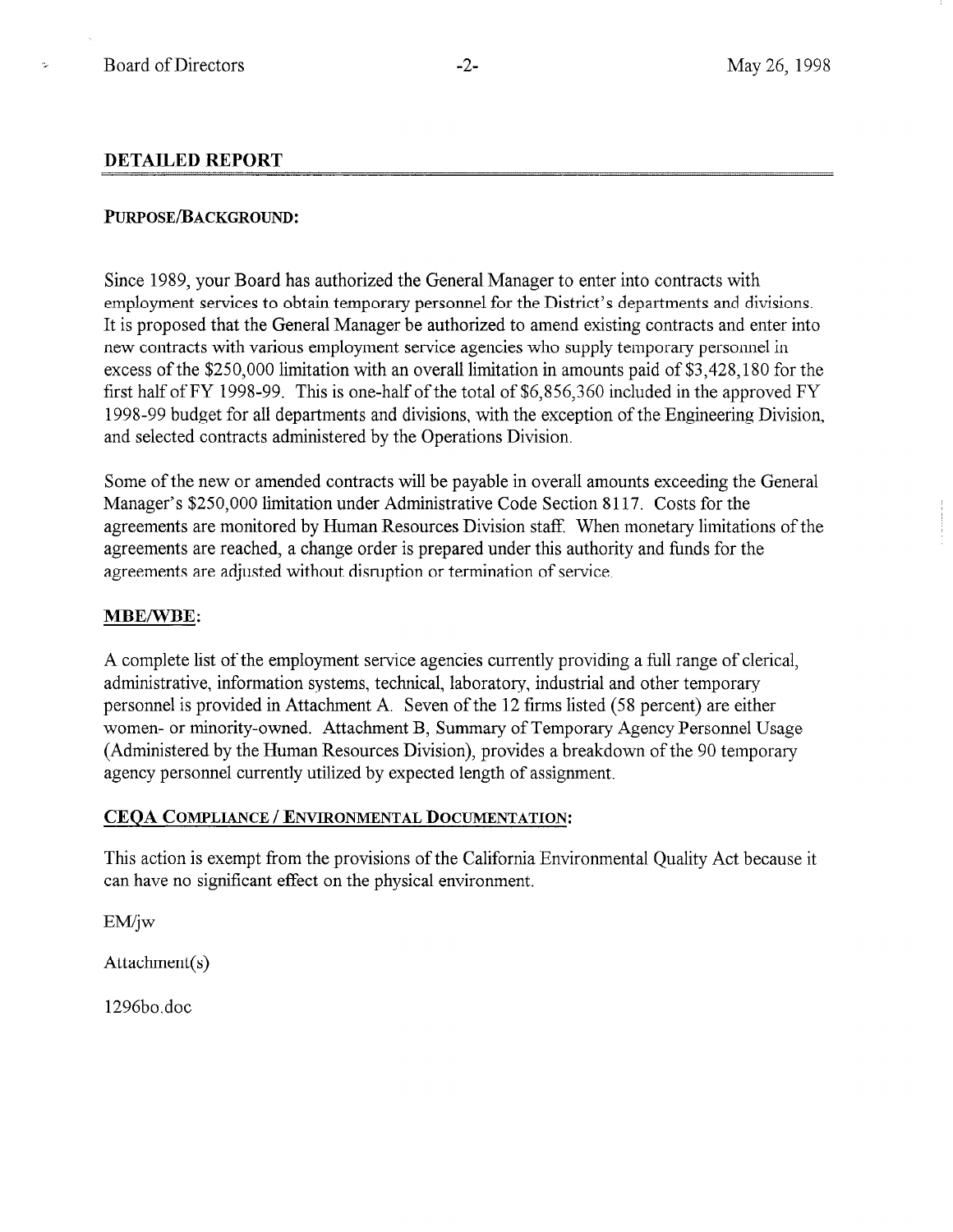Attachment A Human Resources May 26, 1998

 $\frac{1}{2}$ 

ţ

# Employment Service Agency Contracts Currently Administered by the Human Resources Division

|     | <b>AGENCY</b>                | <b>SERVICE</b>                | <b>OWNERSHIP</b> |
|-----|------------------------------|-------------------------------|------------------|
| Ī.  | <b>Act One</b>               | General                       | Minority/Female  |
| 2.  | Adecco                       | General                       | Non-Minority     |
| 3.  | <b>Alternative Resources</b> | <b>Information Technology</b> | Non-Minority     |
| 4.  | Apple One                    | General                       | Non Minority     |
| 5.  | <b>Carrera Consulting</b>    | <b>Information Technology</b> | Minority/Female  |
| 6.  | FAME *                       | General                       | <b>Minority</b>  |
| 7.  | <b>IMRI</b>                  | <b>Information Technology</b> | <b>Minority</b>  |
| 8.  | <b>Krystal Solutions</b>     | <b>Information Technology</b> | Female           |
| 9.  | Manpower                     | General                       | Non-Minority     |
| 10. | P. Murphy & Assoc.           | <b>Information Technology</b> | Female           |
| 11. | Turner & Associates          | <b>Information Technology</b> | <b>Minority</b>  |
| 12. | Volt                         | General                       | Non Minority     |

| <b>SUMMARY</b>     |  |
|--------------------|--|
| Female Owned       |  |
| Minority Owned     |  |
| Minority & Female  |  |
| Non Minority Owned |  |
| <b>TOTAL</b>       |  |

\* Indicates a not-for-profit agency.

 $\sim$ 

 $\sim$  $\sim$